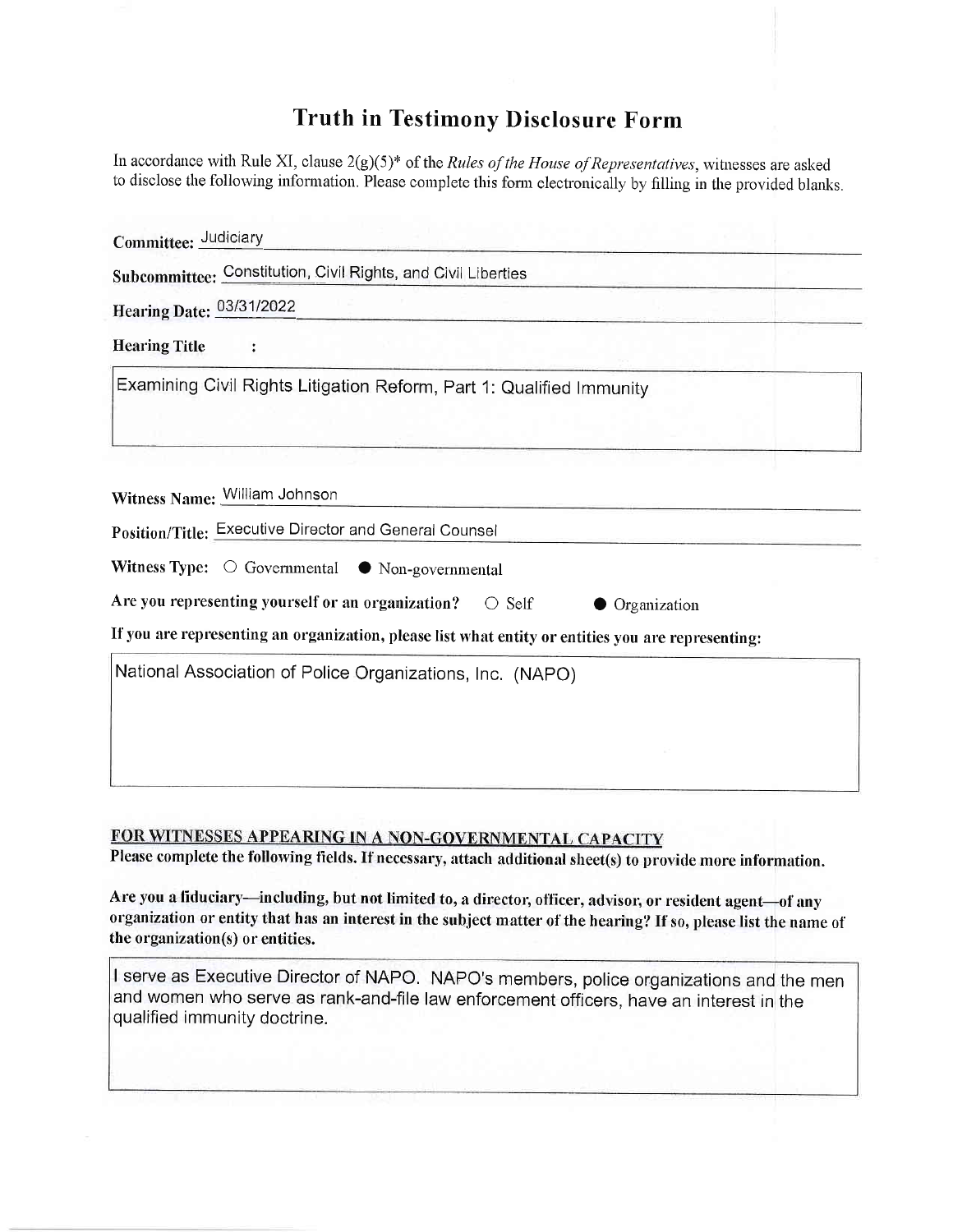Please list any federal grants or contracts (including subgrants or subcontracts) related to the hearing's subject matter that you, the organization(s) you represent, or entities for which you serve as a fiduciary have received in the past thirty-six months from the date of the hearing. Include the source and amount of each grant or contract.

None.

Please list any contracts, grants, or payments originating with a foreign government and related to the hearing's subject that you, the organization(s) you represent, or entities for which you serve as a fiduciary have received in the past thirty-six months from the date of the hearing. Include the amount and country of origin of each contract or payment.

None,

Please complete the following fields. If necessary, attach additional sheet(s) to provide more information.

 $\boxdot$  I have attached a written statement of proposed testimony,

 $\boxdot$  I have attached my curriculum vitae or biography,

 $*$  Rule XI, clause 2(g)(5), of the U.S. House of Representatives provides:

(5)(A) Each committee shall, to the greatest extent practicable, require witnesses who appear before it to submit in advance written statements of proposed testimony and to limit their initial presentations to the committee to brief summaries thereof.<br>(B) In the case of a witness appearing in a non-governmental capacity, a written statement of p

(i) a curriculum vitae; (ii) a disclosure of any Federal grants or contracts, or contracts, grants, or payments originating with a foreign government, received during the past 36 months by the witness or by an entity represented by the witness and related to the subject matter of the hearing; and (iii) a disclosure of whether the witness is a fiduciary (including, but not limited to, a director, officer, advisor, or resident agent) of any organization or entity that has an interest in the subject matter of the hearing.

(C) The disclosure referred to in subdivision (B)(iii) shall include- (i) the amount and source of each Federal grant (or subgrant thereof) or contract (or subcontract thereof) related to the subject matter of the hearing; and (ii) the amount and country of origin of any payment or contract related to the subject matter of the hearing originating with a foreign government.

(D) Such statements, with appropriate redactions to protect the privacy or security of the witness, shall be made publicly available in electronic form 24 hours before the witness appears to the extent practicable, but not later than one day after the witness appears.

Judiciary